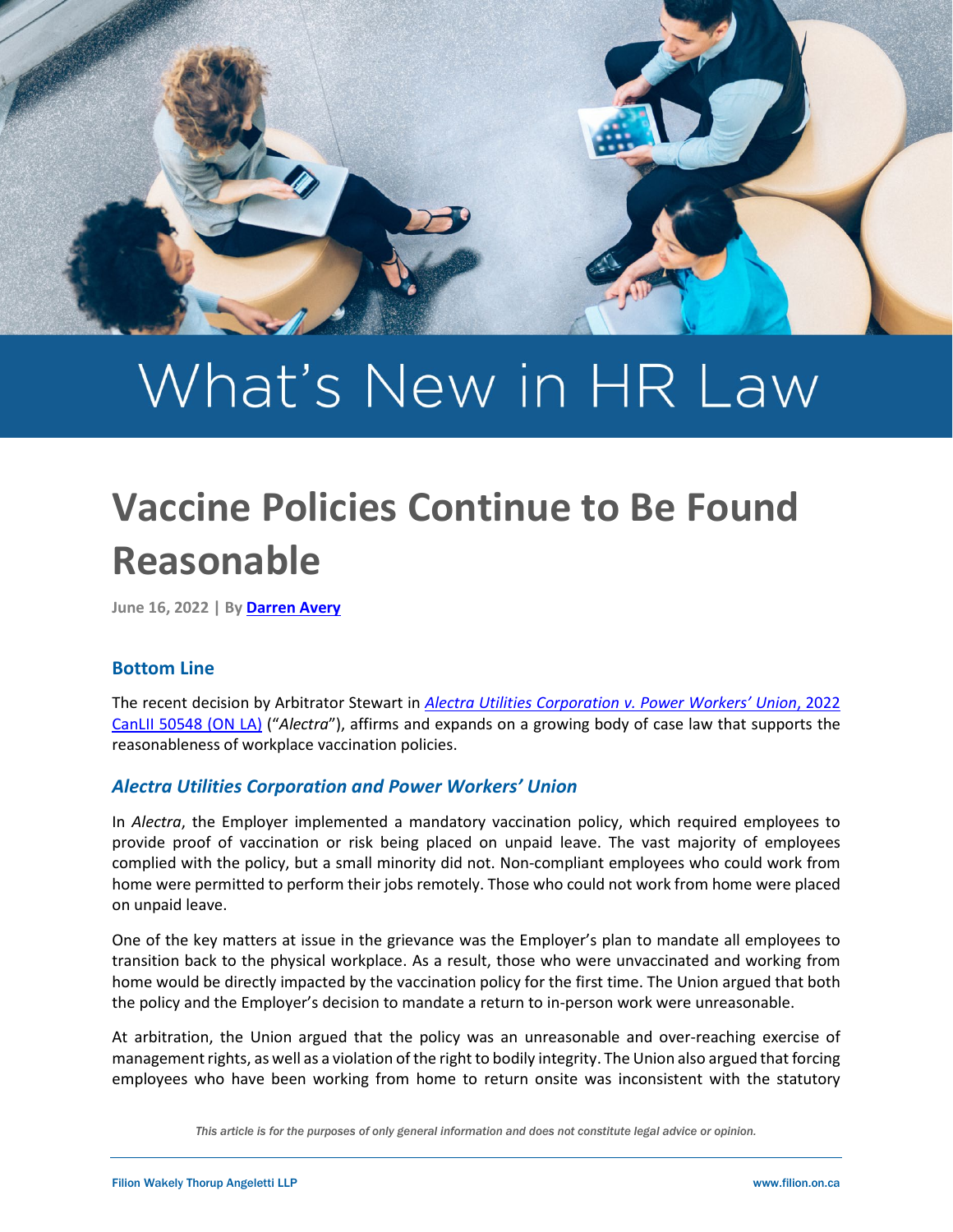obligation to take every precaution reasonable to protect employees. Further, the Union argued that the circumstances of the pandemic had shifted with high rates of vaccination, the waning effect of vaccination, and the precautions available, such that the vaccination policy could not be considered reasonable even if it was reasonable at one point during the pandemic.

In contrast, the Employer argued that the policy was eminently reasonable. The policy was consistent with available public health and scientific information, which continued to establish that vaccinations are the primary method of protection from COVID-19 transmission. The policy also specifically contemplated the potential for change as the pandemic evolved, although, in the Employer's view, the time for change had not yet arrived. There were unique and formidable dangers to health associated with the continuing pandemic, particularly in light of the greater likelihood of COVID-19 exposure stemming from the Government's relaxation of public health measures. The Employer had also determined that employees could not work as effectively and efficiently from home as they could in the physical workplace.

**Balancing of Interests: Scales Tip in Favour of Vaccination Policy**

Ultimately, Arbitrator Stewart upheld the Employer's policy, finding that it was – and still is – reasonable in the circumstances.

In reaching this decision, Arbitrator Stewart reviewed expert medical evidence filed by the Employer, which confirmed that a "mandatory vaccine policy is the most effective method of ensuring a safe workplace." Although the protection afforded by vaccination could wane, this did not alter the fact that unvaccinated individuals created a greater risk to health in settings where people congregate. Because employees could not individually manage their environment within the workplace, they depended on the Employer to take reasonable precautions, like the vaccination policy, to protect their health.

The Arbitrator balanced the interests of the unvaccinated employees with the interests of the Employer and other employees. In conducting this analysis, Arbitrator Stewart gave considerable weight to the Union's argument with respect to the interests of the unvaccinated workers, noting that a disruption of employment, especially in the context of a personal decision about a medical procedure, was a matter commanding careful consideration.

However, Arbitrator Stewart found that this was outweighed by the interest in protecting the health of the wider workplace from the risk posed by unvaccinated individuals. In weighing this consideration, Arbitrator Stewart stated:

> "An individual's health is an extraordinarily significant matter, perhaps the most significant personal interest that exists, and it simply must be given the utmost consideration. In my view, **this interest in protecting the health of those in the workplace properly prevails over the interests of the unvaccinated in maintaining their livelihood.**"

This is some of the strongest language we have seen so far that directly weighs the rights of the unvaccinated against others in the workplace.

The Arbitrator also highlighted how the Employer's policy specifically contemplated amendment as circumstances change. This feature of the policy was considered "one of the hallmarks of its reasonableness", as it welcomed the possibility for reintegrating unvaccinated employees into the workforce.